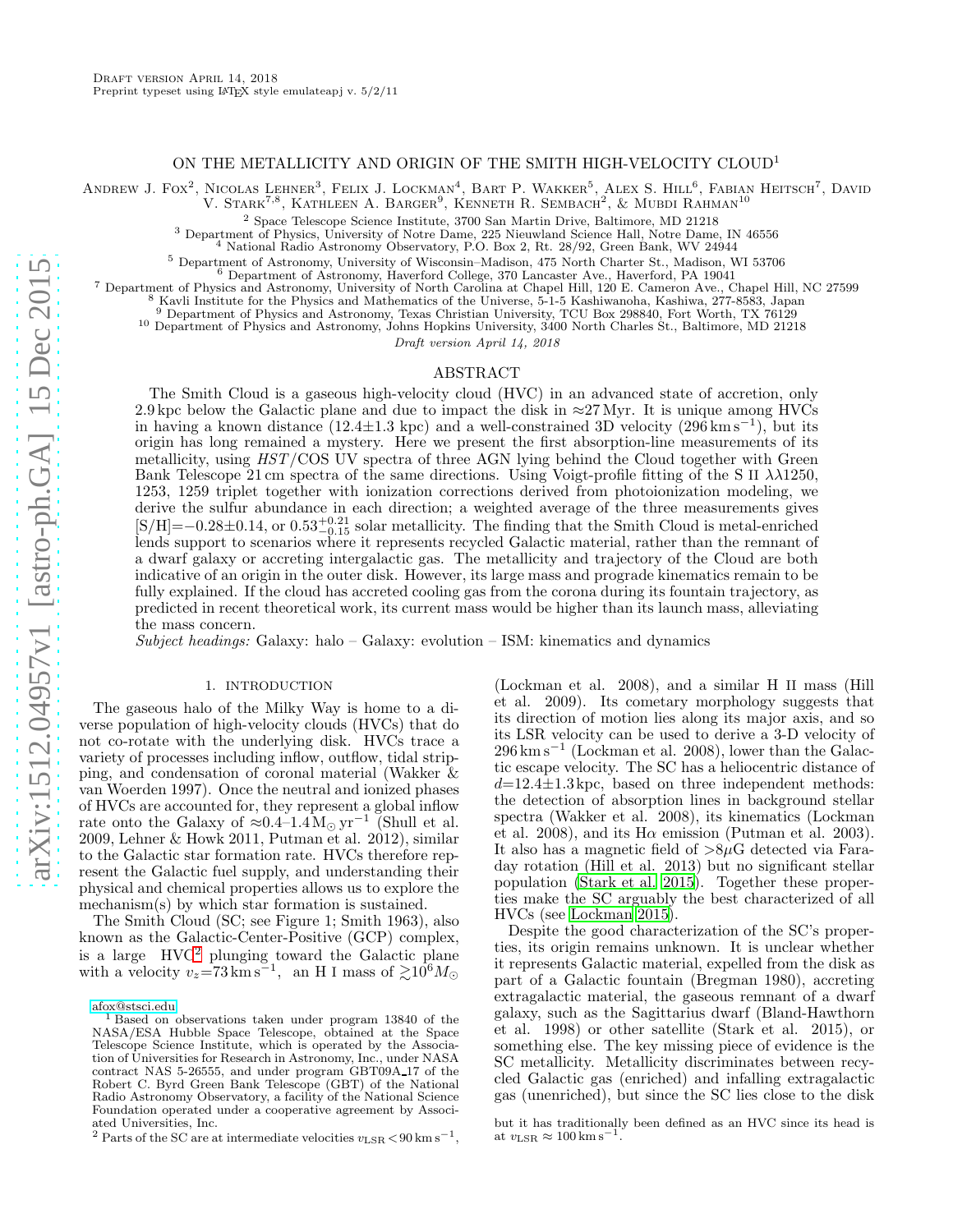

Fig. 1.— Map of the SC and its surroundings based on Hill et al. (2013). The gray-scale shows the brightness temperature of 21 cm H I emission from the Green Bank Telescope at a fixed velocity  $v_{\text{GSR}} = +247 \text{ km s}^{-1}$  in the Galactocentric standard of rest frame. The three COS targets are shown with red circles. All three probe the major axis of the SC, which is moving toward the upper right in this image, and all three show detections of 21 cm emission from the cloud or its wake.

and so has relatively high foreground extinction, there have been (until now) no AGN lying behind the SC observed in the UV. Thus there is no published absorptionline constraint on the SC metallicity, though Hill et al.  $(2009)$  measured the H $\alpha$  and [N II] emission from the SC using optical nebular lines and derived a nitrogen abundance of 0.15–0.44 times solar.

In this Letter we present absorption-line metallicity measurements from three SC sightlines, toward the AGN PG2112+059, RXJ2043.1+0324, and RXJ2139.7+0246. We describe the UV and radio observations in §2, present the spectra and abundance calculations in §3, and discuss the implications in §4. All velocities are presented in the LSR reference frame.

# 2. OBSERVATIONS AND DATA REDUCTION

The targets for this program were selected by searching for UV-bright AGN behind or nearby the SC. This search yielded three targets (see Table 1). All three probe the wake region of the SC, behind its direction of motion (Figure 1), where there is extensive diffuse H I both morphologically and kinematically as-sociated with the cloud [\(Lockman et al. 2008\)](#page-5-2). The three AGN were observed in October 2014 with the Cosmic Origins Spectrograph (COS; [Green et al. 2012\)](#page-5-3) onboard *HST*, under Program ID 13840 (PI Fox), with three orbits per target. The spectra were taken with the G130M/1291 grating/central-wavelength combination, the primary science aperture, and all four FP-POS positions. The x1d files produced by the calcos reduction pipeline were aligned using customized reduction software, designed to ensure that commonly observed ISM lines are aligned in wavelength space (see Wakker et al. 2015 for more details). The data were binned by

three pixels and continuum normalized for display.

H I 21 cm spectra were taken with the 100-meter Robert C. Byrd Green Bank Telescope (GBT) at an angular resolution of 9.1, under project code GBT09A<sub>-17</sub>. Spectra were taken using in-band frequency switching, and covered 700 km s<sup>-1</sup> centered at zero velocity LSR at a velocity resolution of 1.3 km s−<sup>1</sup> . The data were calibrated and corrected for stray radiation following the procedure described in Boothroyd et al (2011), and a loworder polynomial was fit to emission-free regions of the spectra to remove residual instrumental baseline structure. The H I column density in each direction is calculated by integrating the 21 cm brightness-temperature profiles (shown in Figure 2) between  $v_{\text{min}}$  and  $v_{\text{max}}$  by the standard relation

$$
N(\text{H I}) = 1.823 \times 10^{18} \text{cm}^{-2} \int_{v_{\text{min}}}^{v_{\text{max}}} T_B \, \text{d}v. \tag{1}
$$

For the PG2112+059 direction, the SC component is blended on the blue (low-velocity) side by Galactic emission, so in this case we determined the H I column density by fitting a Gaussian component, with a velocity centroid matching that seen in S II absorption.

### 3. RESULTS

Among the many low-ionization lines in the COS G130M bandpass, S II λλ1250, 1253, 1259, and O I λ1302 lines are the most useful for metallicity measurements, because sulfur and oxygen are relatively undepleted onto dust and have relatively small ionization corrections. Unfortunately, the O I  $\lambda$ 1302 lines from the SC are of very limited use for metallicity measurements, because of strong saturation. This leaves the S II triplet as our best metallicity indicator. *HST*/COS absorptionline profiles showing S II for the three sightlines under study are plotted in Figure 2, together with Voigt-profile fits to the data. These were conducted via simultaneous fits to unblended regions of the spectra, taking account of the COS line spread function, and leaving all the initial inputs (velocity centroid, line width, and column density) free to vary (following [Lehner et al. 2011\)](#page-5-4). Clear S II absorption from the SC is seen in each direction.

An important issue in abundance determinations is velocity alignment. The S II and H I lines should line up in velocity space if they originate in the same cloud. For PG2112+059, weak 21 cm emission from the SC is visible in the range  $\sim$ 30–80 km s<sup>-1</sup> (see Figure 2), matching the range where absorption is seen in  $S'II$ ; the fitted  $SC \tilde{S}$  II component has a centroid of  $41.5 \pm 14.5 \,\mathrm{km \, s^{-1}}$ , with no evidence for misalignment from H I. For RXJ2139.7+0246, the 21 cm component centroid  $(55 \text{ km s}^{-1})$  and S II component centroid  $(53.7 \pm 5.3 \,\mathrm{km \, s^{-1}})$  are closely aligned. However, for RXJ2043.1+0324, there is an  $\approx 20 \,\mathrm{km \, s^{-1}}$  offset between the S II component at  $58.5\pm6.1\,\mathrm{km\,s^{-1}}$  and the GBT H I component centered at 79 km s<sup>−</sup><sup>1</sup> . To explore this, we downloaded the Leiden-Argentine-Bonn (LAB) 21 cm data of this sightline [\(Kalberla et al. 2005\)](#page-5-5), and found the SC emission in the LAB data was centered at  $62 \text{ km s}^{-1}$ , within the  $1\sigma$  error of the S II centroid. The GBT data (9.1′ beam) have higher angular resolution than the LAB data (36′ beam), and have better sampling, but the fact that the GBT and LAB centroids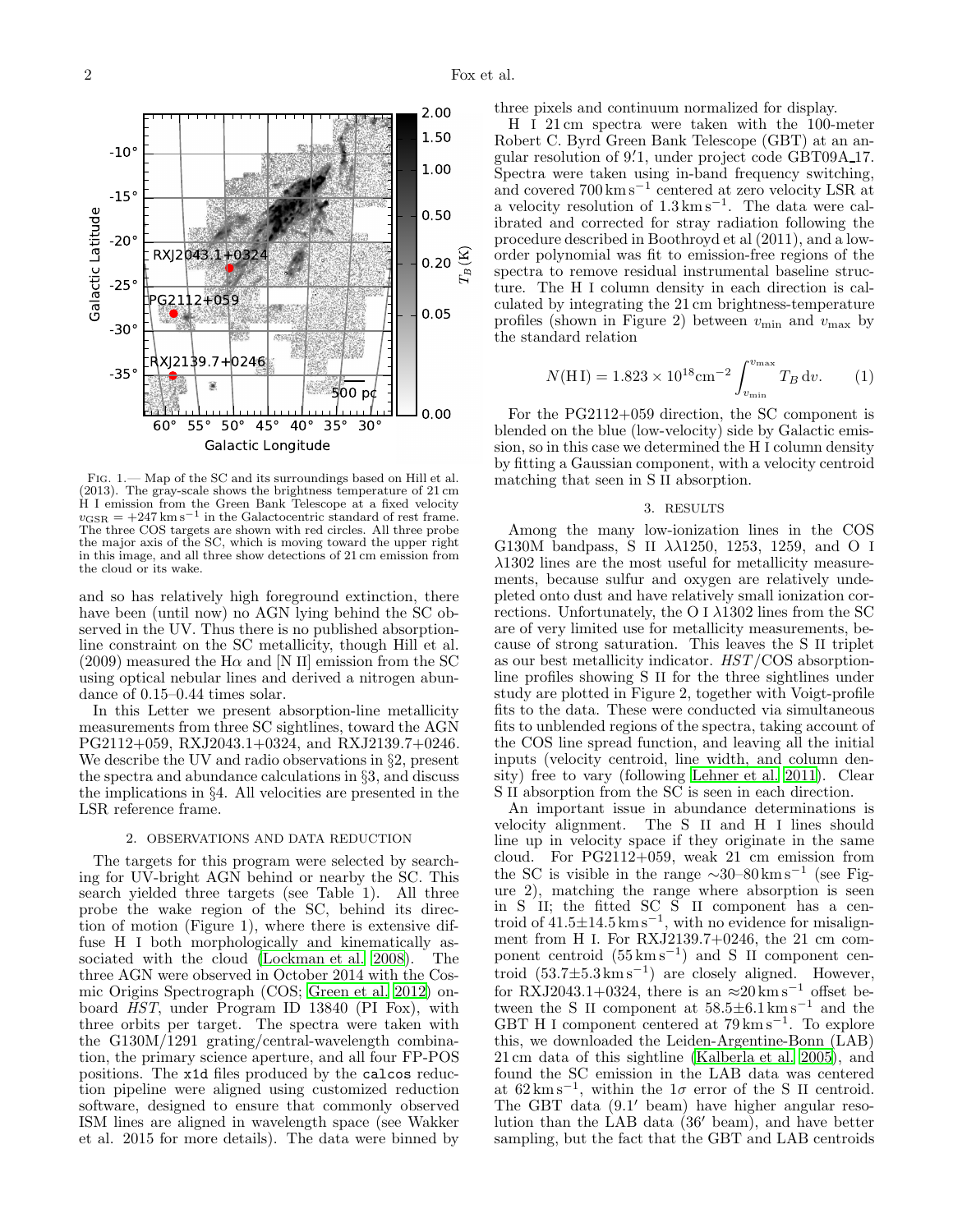TABLE 1 Properties of AGN behind the Smith Cloud

| Target         | 6     | $b^{\rm a}$<br>70, | $z_{\rm em}$ | FUVc  | $F_{1300}$ <sup>d</sup><br>(flux units) | $\log N(H I)^e$<br>$\rm (cm^{-2})$ | $v_{\rm min}$<br>$(\rm km\,s^{-1})$ | $v_{\rm max}$<br>$(km s^{-1})$ | $v_0$ g<br>$(km s^{-1})$ |
|----------------|-------|--------------------|--------------|-------|-----------------------------------------|------------------------------------|-------------------------------------|--------------------------------|--------------------------|
| $PG2112+059$   | 57.04 | $-28.01$           | 0.457        | L7.05 | 0.75                                    | $18.72 \pm 0.06$                   | 40                                  | 75                             | 42                       |
| RXJ2043.1+0324 | 49.72 | $-22.88$           | 0.271        | 17.29 | 0.55                                    | $18.84 \pm 0.05$                   | 40                                  | 110                            | 79                       |
| RXJ2139.7+0246 | 58.09 | $-35.01$           | 0.260        | 16.79 | 0.79                                    | $19.41 \pm 0.02$                   | 40                                  | 100                            | 55                       |

<sup>a</sup> Galactic longitude and latitude.

<sup>b</sup> Emission-line redshift of AGN.

<sup>c</sup> GALEX FUV magnitude.

<sup>d</sup> Spectroscopic flux at 1300 Å in units of 10<sup>-14</sup> erg cm<sup>-2</sup> s<sup>-1</sup> Å<sup>-1</sup>.<br>
<sup>e</sup> H I column density in SC measured from GBT, integrated in range  $v_{\text{min}}$  to  $v_{\text{max}}$ , except for PG2112+059 value, determined by profile fitting.

<sup>f</sup> Minimum and maximum LSR velocities of SC emission and absorption.

<sup>g</sup> Central LSR velocity of SC 21 cm emission.

TABLE 2 SMITH CLOUD METALLICITY MEASUREMENTS

| Target                                              | log N(H I)                                     | $\log N(S \text{ II})^{\text{a}}$      | $[S II/H I]^{b}$                                         | $\log \frac{N(Si III)}{N(Si II)}c$ | $\log U^{\rm d}$                               | IC(S) <sup>e</sup>                               | $[S/H]^{f}$                                                             |
|-----------------------------------------------------|------------------------------------------------|----------------------------------------|----------------------------------------------------------|------------------------------------|------------------------------------------------|--------------------------------------------------|-------------------------------------------------------------------------|
| $PG2112+059$<br>$RXJ2043.1+0324h$<br>RXJ2139.7+0246 | 18.72±0.06<br>$18.84 + 0.05$<br>$19.41 + 0.02$ | 14.40+0.33<br>14.38+0.13<br>14.17±0.20 | $+0.56 \pm 0.33$<br>$+0.42 \pm 0.13$<br>$-0.36 \pm 0.20$ | $\ge -0.89$<br>$\ge -0.99$         | $\approx -3.0$<br>$-3.2+0.1$<br>$-3.0 \pm 0.1$ | $-0.65 + 0.10$<br>$-0.56 + 0.10$<br>$-0.22+0.10$ | $-0.09 + 0.33 + 0.15$<br>$-0.14 + 0.13 + 0.15$<br>$-0.58 + 0.20 + 0.15$ |

NOTE. — We use the solar sulfur abundance  $(S/H)_{\odot}$  = -4.88 from Asplund et al. (2009).

<sup>a</sup> Column density derived from Voigt-profile fitting (see Figure 2).

<sup>b</sup> S II ion abundance, defined in Equation 2.

 $\sim$  Si III/Si II column-density ratio, measured in the velocity interval  $v_{\text{min}}$  to  $v_{\text{max}}$ .

<sup>d</sup> Logarithm of best-fit ionization parameter, derived to match Si III/Si II ratio.

<sup>e</sup> Ionization correction derived from *Cloudy* photoionization models (Figure 3).

<sup>f</sup> S abundance corrected for ionization,  $[S/H]=[S\ II/H\ I]+IC(S)$ . The first error is statistical. The second is systematic and accounts for the beamsize mismatch between UV and radio observations, and uncertainties in the ICs.

<sup>g</sup> Contamination prevents Si II/Si III ratio being measured; we adopt the same  $\log U$  value as derived for the RXJ2139.7+0246 sightline.

<sup>h</sup> This sightline shows a  $\approx 20 \text{ km s}^{-1}$  offset between the S II and GBT H I centroids (see Figure 2).

disagree shows that small-scale structure (clumping) exists in the neutral gas in this direction. Indeed, we know there is a large gradient in  $N(H I)$  in this sightline since it passes just outside the main body of the SC (Figure 1). This structure limits the accuracy of abundances derived by comparing pencil-beam metal columns with finite-beam H I columns; we add a systematic error of ≈0.10 dex to the abundance calculations to account for this beamsize mismatch [\(Wakker et al. 2001](#page-5-6)).

The sulfur abundance in the Smith Cloud is calculated from the observed S II ion abundance using an ionization correction (IC). The ion abundance is determined observationally as:

 $[S II/H I] = \left[\log N(S II) - \log N(H I)\right] - \log(S/H)_{\odot}$  (2)

and the IC is defined such that

$$
[S/H] = [S II/H I] + IC(S).
$$
 (3)

The magnitude of the IC in a given direction depends on the H I column density, the ionization parameter  $U = n_{\gamma}/n_{\rm H}$  (the ratio of the ionizing photon density to the gas density), and the shape and normalization of the incident ionizing radiation field. We ran a grid of *Cloudy* photoionization models [\(Ferland et al.](#page-5-7) [2013\)](#page-5-7) to investigate the magnitude of the ICs in the SC given a 3D model of the Galactic ionizing radia-

tion field [\(Bland-Hawthorn & Maloney 1999;](#page-4-0) [Fox et al.](#page-5-8) [2005,](#page-5-8) [2014\)](#page-5-9), as a function of  $N(H I)$  and U (see Figure 3). These models use the radiation field interpolated at the location where each sightline intercepts the SC (given that we know  $l, b, \text{ and } d$ ). This field has  $\log n_{\gamma}$ =−4.70, corresponding to an ionizing flux  $\Phi$ =10<sup>5.78</sup> photons cm<sup>-2</sup> s<sup>-1</sup>. We constrain the value of  $U$  by matching the Si III/Si II column-density ratio in the SC, log [N(Si III 1206)/N(Si II 1304)] $\gtrsim$  -0.89 in the RXJ2043.1+0324 direction and  $\geq -0.99$  in the RXJ2139.7+0246 direction, as measured from apparent optical depth (AOD) integrations [\(Savage & Sembach](#page-5-10) [1991\)](#page-5-10) in the SC velocity interval. This process gives  $log U = -3.2 \pm 0.1$  and  $-3.0 \pm 0.1$ , respectively, for these two sightlines (in line with values derived for other HVCs; [Collins et al. 2005](#page-5-11); [Tripp & Song 2012;](#page-5-12) [Fox et al. 2014](#page-5-9)). The IC for sulfur is then calculated directly for each sightline (via Equation 3) using the model run at the appropriate  $N(H I)$  and U. Any hidden saturation in Si III 1206 (or Si II 1304) would raise (or lower) the Si III/Si II ratio and push the solution for  $U$  to slightly higher (or lower) values. However, because the IC is insensitive to U, particularly at log  $U \geq -3$ , (see Figure 3, lower panel), this would not significantly change the IC.

The sulfur abundance measurements calculated using Equations 2 and 3 are summarized in Table 2. Among our three SC sightlines, the RXJ2139.7+0246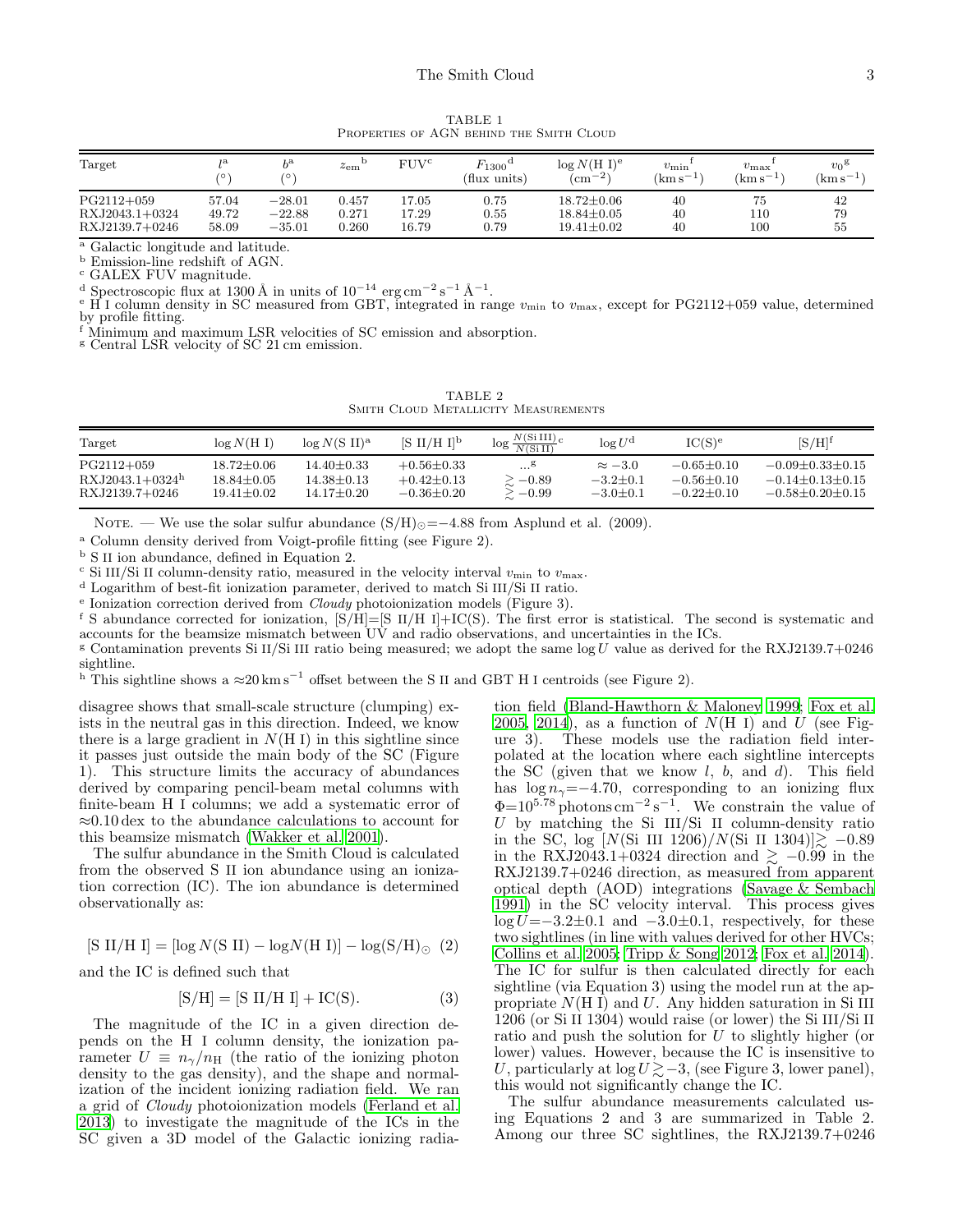

Fig. 2.— HST/COS S II λλ1250,1253,1259 absorption-line profiles of the three AGN in our sample, together with GBT 21 cm H I emission profiles (top panels). In the case of RXJ2043.1+0324, the LAB 21 cm data are shown in yellow. The red solid line shows Voigt-profile fits to the COS data, which are binned by three pixels for display. The fits are composed of two or three individual components, plotted as blue solid lines, with centroids denoted with tick marks. The positive-velocity component is due to the Smith Cloud; it covers the range  $\approx 40-100 \text{ km s}^{-1}$ . The dashed vertical line in each panel shows the central veloc likely related to small-scale structure in the GBT beam, which is already suggested by the difference between the LAB and GBT profiles.



FIG. 3.— The ionization correction  $\text{IC}(S)$  as a function of H I column density (top) and ionization parameter (bottom), used to convert the measured [S II/H I] ratios to [S/H] abundances. The ICs were calculated using *Cloudy* photoionization models and a Galactic ionizing radiation field calculated at the position  $l=45^\circ$ ,  $b=-20^\circ$ ,  $d=12.5$  kpc, which has an ionizing photon density  $\log (n_\gamma/cm^{-3}) = -4.70$  [\(Fox et al. 2014](#page-5-9)). In the top panel, the ICs were calculated at  $\log U = -3.0$ , the value required to match the observed Si III/Si II ratio in the Smith Cloud, and the observed H I column densities in the three sightlines are shown with vertical lines. In the bottom panel, the ICs were calculated at a log  $N(H)$ I)=18.84, appropriate for the RXJ2043.1+0324 sightline.

direction has a high enough H I column density in the SC,  $log\ N(H I)=19.41$ , that the ionization correction is relatively small (−0.22 dex), giving  $[S/H] = -0.56 \pm 0.20(\text{stat}) \pm 0.15(\text{syst})$ , where the statistical uncertainty reflects the measurement error on the S II column density, and the systematic uncertainty

derives from the UV-radio beamsize mismatch and the uncertainties in the ionization correction. Toward PG2112+059 and RXJ2043.1+0324, the ICs are larger  $(-0.65$  and  $-0.56$  dex, respectively) because of lower H I columns, giving  $[S/H] = -0.09 \pm 0.33(stat) \pm 0.15(syst)$  and  $[S/H] = -0.14 \pm 0.13(stat) \pm 0.15(syst)$  in these two directions. If there is no variation in the true metallicity across the cloud, a weighted mean of the three measurements can be used, giving [S/H]=−0.28±0.14 (equivalent to  $0.53^{+0.21}_{-0.15}$  solar). However, the variation in abundance across the SC may be real. Indeed, the direction with the lowest derived abundance (toward RXJ2139.7+0246, where  $[S/H]$  is  $\approx 0.5$  dex lower than in the other two sightlines) is the sightline furthest into the SC wake, where more metal mixing with the surrounding gas is expected to occur [\(Gritton et al. 2014](#page-5-13)). Thus we see tentative evidence for an abundance gradient.

For comparison, the N abundance in the  $\sim 10^4$  K ionized gas in the leading edge of the SC is 0.15–0.44 solar, as derived from optical [N II] emission lines and assuming the ionized gas is photoionized (although shocks may play a role there; Hill et al 2009, 2013). In a downstream portion of the cloud, more analogous to the sightlines probed in this work, the derived N abundance is 0.3–0.8 solar (Putman et al 2003, Hill et al 2013). These results suggest that the SC has a solar or sub-solar  $N/\alpha$  ratio.

# 4. DISCUSSION AND SUMMARY

The SC directly addresses a question of broad general interest: how does gas get into galaxies? Since the SC is a coherent H I cloud that has survived to its current location without breaking apart, it clearly exemplifies one pathway to bring fuel into galaxies. The question is what is the origin of that pathway?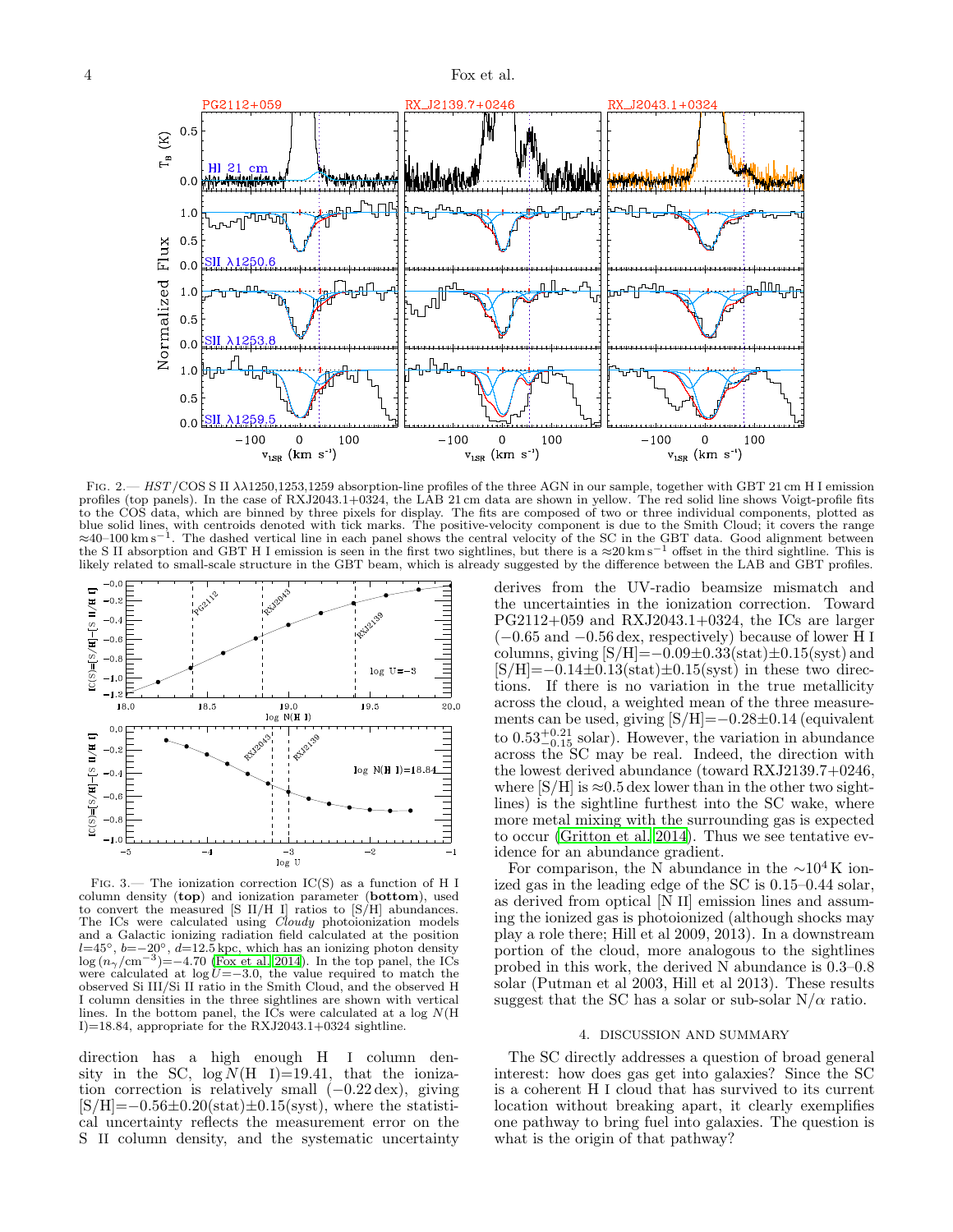Our measurement of a high metallicity  $(0.53^{+0.21}_{-0.15})$ solar) argues in favor of a Galactic origin for the SC, such as gas on the returning leg of a fountain (Bregman 1980) launched into the halo at a different location in the disk (Sofue et al. 2004). Given the Galactic radial chemical abundance gradient of −0.06 dex kpc−<sup>1</sup> [\(Henry & Worthey 1999\)](#page-5-14), half-solar metallicity is reached at a Galactocentric radius of 13 kpc, which is exactly where the last SC disk passage occurred in the Lockman et al. (2008) trajectory. *Therefore the metallicity and orbit of the Smith Cloud are both consistent with an origin in the outer disk.*

If the SC was accreting for the first time from the IGM, or is the remnant ISM of a dwarf galaxy (Bland-Hawthorn et al. 1998), it would have a lower metallicity. The LMC has  $\approx 0.50$  solar metallicity, but is orders of magnitude more massive than the SC, and all other Local Group dwarfs have lower metallicity. Stark et al. (2013) noted how the newly discovered star-forming galaxy Leo P has similar properties to the SC, and would also not show stars if at the SC's location. However, Leo P has a metallicity of 3% solar [\(Skillman et al. 2013\)](#page-5-15). Our SC metallicity conclusively rules out such a galaxy as the cloud's origin.

Our abundance calculations have not taken into account the depletion of sulfur onto dust grains [\(Jenkins](#page-5-16) [2009\)](#page-5-16). However, any such depletion would *raise* the total (gas+dust) inferred sulfur abundance, strengthening the conclusion that the SC is Galactic. Furthermore, if any metal mixing has occurred in the Cloud's past, so that it represents a diluted mixture of Galactic and extragalactic material, the fact that the resulting metallicity is as high as ≈half solar again strengthens the idea that Galactic (enriched) gas contributed to its origin (see Bland-Hawthorn et al. 2015 and Webster et al. 2015 for recent arguments concerning metal mixing).

It has long been a mystery how the SC survived to reach its current location, because infalling HVCs are predicted and observed to be disrupted by their interaction with the surrounding gaseous medium. The lifetime against disruption depends on the clouds mass [\(Heitsch & Putman 2009\)](#page-5-17) and density contrast with the external medium [\(Joung et al. 2012](#page-5-18)). One possibility, explored by [Nichols & Bland-Hawthorn \(2009\)](#page-5-19) and Galyardt  $&$  Shelton (2015), is that the SC might be a dark galaxy, bearing dark matter and gas but no stars. The dark matter would provide the confinement that allowed the cloud to survive the  $\approx 70$  Myr since its last disk passage. Our detection of metals argues against this idea, since the metals require star formation to have occurred.

Another possibility to consider is whether the SC is a dark matter halo that accreted sufficient disk material on a previous passage to explain its high metallicity. Using the disk column of [Nichols et al. \(2014\)](#page-5-21) and the cloud's trajectory, the SC would travel through an ISM

 ${\rm mass~of}~M_{\rm ISM}\!\approx\! 2.3\!\!\times\!10^{5}(R_{\rm SC}/100{\rm pc})^{2}M_{\odot}$  during a single pass through the disk, which is  $\approx 10\%$  of the SC mass for a projected radius  $R_{\text{SC}}$ =100 pc. However, this assumes that the cloud incorporates *all* of the gas mass it travels through, which is unrealistic. Simulations show that the accretion efficiencies are  $\approx 0.1-1\%$ , depending on the time and velocity (F. Heitsch et al. 2016, in prep.), making it challenging for this scenario to explain our metallicity observations.

Although our sulfur abundance is supportive of a Galactic origin for the SC, there remain two main hurdles for this hypothesis: the cloud's mass and kinematics. The mass problem is that the SC's high mass  $(\approx 2 \times 10^6 M_{\odot})$  is much larger than that of known extraplanar Galactic H I clouds, such as superbubble "caps", and makes it unlikely that any star-formation process in the disk is energetic enough to explain the SC [\(Hill et al.](#page-5-22) [2009\)](#page-5-22). For example, the cap to the Ophiuchus superbubble contains only  $\approx 3 \times 10^4 M_{\odot}$  of H I [\(Pidopryhora et al.](#page-5-23) [2007\)](#page-5-23). However, recent theoretical work on Galactic fountains has shown they can sweep up and cool coronal gas [\(Marinacci et al. 2010;](#page-5-24) [Marasco et al. 2013\)](#page-5-25). In such models the mass of fountain HVCs grows with time as they accrete cooled coronal material. In the hydrodynamical simulations of [Fraternali et al. \(2015\)](#page-5-26), an HVC can increase its mass by a factor of three in 200 Myr. The mass problem would be alleviated by such a mechanism, because then the current SC mass would be higher than its launch mass and so the required launch energy would be lower than previously thought.

The second problem is the SC's kinematics. There is direct evidence in the GBT H I data that the Cloud has a line-of-sight velocity at least 70 km s<sup>−</sup><sup>1</sup> greater than the Galactic halo material it is encountering [\(Lockman et al.](#page-5-2) [2008\)](#page-5-2). The SC orbit is prograde and inclined at a shallow angle relative to the Milky Way disk  $(\approx 30^{\circ})$ . This indicates that the cloud is moving faster than Galactic rotation, and such super-rotation is not commonly observed: in other galaxies a *lag* in rotation of gaseous material thrown up above the plane is typically seen [\(Boomsma et al. 2005](#page-4-1); [Sancisi et al. 2008\)](#page-5-27). A superrotating extraplanar cloud would be unique.

In conclusion, our sulfur abundance of  $0.53_{-0.15}^{+0.21}$  solar for the SC provides an important new clue on its origin and supports a Galactic (as opposed to extragalactic) explanation, effectively ruling out dwarf-galaxy and dark-galaxy origins. However, the cloud's mass and kinematics require it to be a highly unusual Galactic cloud. This enigmatic object is still to be fully explained.

*Acknowledgments.* The authors are grateful to Robin Shelton, Ken Croswell, and the referee for valuable comments. Support for program 13840 was provided by NASA through grants from the Space Telescope Science Institute, which is operated by the Association of Universities for Research in Astronomy, Inc., under NASA contract NAS 5-26555.

## **REFERENCES**

- Asplund, M., Greenness, N., Jacques Sauval, A., & Scott, P. 2009, ARA&A, 47, 481
- Bland-Hawthorn, J., Veilleux, S., Cecil, G. N., et al. 1998, MNRAS, 299, 611
- <span id="page-4-0"></span>Bland-Hawthorn, J., & Maloney, P. R. 1999, ApJ, 510, L33

Bland-Hawthorn, J., Sutherland, R., & Webster, D. 2015, ApJ, 807, 154

<span id="page-4-1"></span>Boomsma, R., Oosterloo, T. A., Fraternali, F., van der Hulst, J. M., & Sancisi, R., 2005, A&A, 431, 65